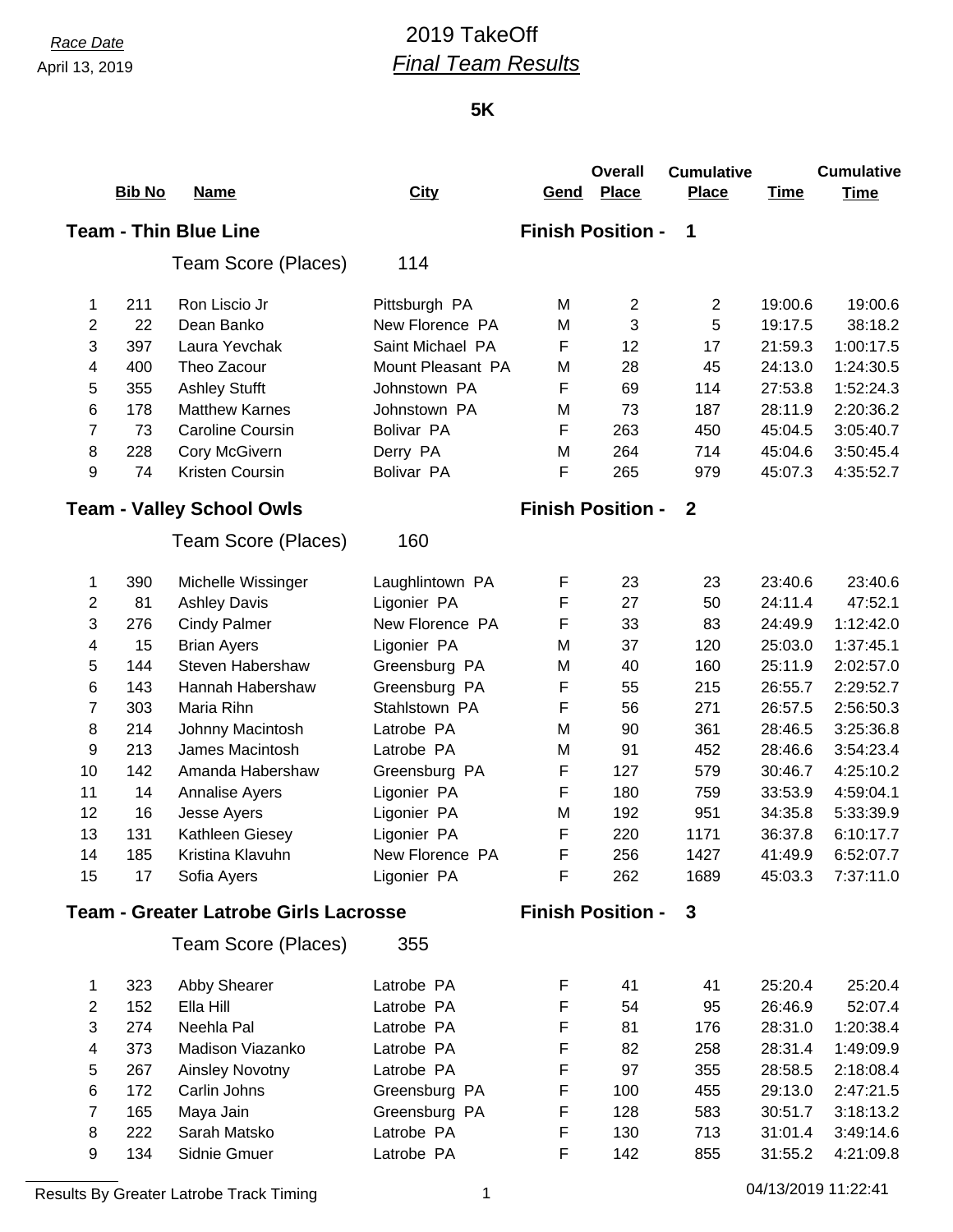# *Race Date* 2019 TakeOff *Final Team Results*

#### **5K**

|                           |                    |                                              |                   |                          | <b>Overall</b>           | <b>Cumulative</b> |             | <b>Cumulative</b> |
|---------------------------|--------------------|----------------------------------------------|-------------------|--------------------------|--------------------------|-------------------|-------------|-------------------|
|                           | <b>Bib No</b>      | <b>Name</b>                                  | <b>City</b>       | Gend                     | <b>Place</b>             | <b>Place</b>      | <b>Time</b> | <b>Time</b>       |
|                           |                    | <b>Team - Greater Latrobe Girls Lacrosse</b> |                   |                          | <b>Finish Position -</b> | 3                 |             |                   |
|                           |                    | Team Score (Places)                          | 355               |                          |                          |                   |             |                   |
| 10                        | 171                | Alexa Jogyn                                  | Latrobe PA        | F                        | 143                      | 998               | 31:56.4     | 4:53:06.2         |
| 11                        | 157                | Andrea Hoffman                               | Latrobe PA        | F                        | 145                      | 1143              | 32:01.7     | 5:25:08.0         |
| 12                        | 137                | <b>Emma Greiner</b>                          | Greensburg PA     | F                        | 148                      | 1291              | 32:12.4     | 5:57:20.4         |
| 13                        | 156                | <b>Taylor Hochard</b>                        | Latrobe PA        | F                        | 149                      | 1440              | 32:12.5     | 6:29:33.0         |
| 14                        | 243                | Talia Mongelluzzo                            | Greensburg PA     | F                        | 156                      | 1596              | 32:39.5     | 7:02:12.5         |
| 15                        | 311                | Kaytie Russo                                 | Latrobe PA        | F                        | 157                      | 1753              | 32:43.5     | 7:34:56.1         |
| 16                        | 33                 | Grace Blycheck                               | Latrobe PA        | F                        | 158                      | 1911              | 32:43.9     | 8:07:40.0         |
| 17                        | 24                 | Julia Battaglia                              | Latrobe PA        | F                        | 177                      | 2088              | 33:43.7     | 8:41:23.8         |
| 18                        | 87                 | Jordan Desko                                 | Latrobe PA        | F                        | 189                      | 2277              | 34:30.1     | 9:15:53.9         |
| 19                        | 356                | Sophia Stynchula                             | Latrobe PA        | F                        | 190                      | 2467              | 34:31.0     | 9:50:24.9         |
| 20                        | 181                | Lily Keslar                                  | Latrobe PA        | F                        | 197                      | 2664              | 35:11.1     | 10:25:36.0        |
| 21                        | 308                | Saige Roth                                   | Latrobe PA        | F                        | 198                      | 2862              | 35:11.7     | 11:00:47.8        |
| 22                        | 216                | Sara Majorsky                                | Latrobe PA        | F                        | 199                      | 3061              | 35:12.3     | 11:36:00.1        |
| 23                        | 158                | Emily Hoffman                                | Latrobe PA        | F                        | 208                      | 3269              | 35:51.4     | 12:11:51.6        |
| 24                        | 322                | <b>Emily Shean</b>                           | Latrobe PA        | F                        | 209                      | 3478              | 35:51.5     | 12:47:43.1        |
| 25                        | 68                 | Harley Cochran                               | Latrobe PA        | F                        | 225                      | 3703              | 37:30.6     | 13:25:13.7        |
| 26                        | 217                | Caitlin Mann                                 | Latrobe PA        | F                        | 240                      | 3943              | 38:44.7     | 14:03:58.4        |
| 27                        | 60                 | Olivia Christopher                           | Greensburg PA     | F                        | 244                      | 4187              | 39:18.1     | 14:43:16.5        |
| 28                        | 342                | <b>Maddy Sosko</b>                           | Greensburg PA     | F                        | 251                      | 4438              | 40:34.6     | 15:23:51.2        |
| 29                        | 105                | Kaylee Dusetzina                             | Latrobe PA        | F                        | 266                      | 4704              | 45:23.0     | 16:09:14.2        |
| <b>Team - PSP Academy</b> |                    |                                              |                   | <b>Finish Position -</b> | 4                        |                   |             |                   |
|                           |                    | Team Score (Places)                          | 1265              |                          |                          |                   |             |                   |
| 1                         | 23                 | James Basinger                               | Erie PA           | M                        | 221                      | 221               | 36:44.2     | 36:44.2           |
| $\overline{c}$            | 296                | <b>William Reese</b>                         | Erie PA           | M                        | 248                      | 469               | 39:51.7     | 1:16:36.0         |
| 3                         | 188                | Wayne Kline                                  | Erie PA           | M                        | 249                      | 718               | 39:55.7     | 1:56:31.7         |
| 4                         | 294                | <b>Kirk Reese</b>                            | Erie PA           | M                        | 273                      | 991               | 49:58.6     | 2:46:30.3         |
| 5                         | 295                | <b>Rita Reese</b>                            | Erie PA           | F                        | 274                      | 1265              | 49:58.8     | 3:36:29.2         |
|                           | <b>Team - EPIC</b> |                                              |                   |                          | <b>Finish Position -</b> | 5                 |             |                   |
|                           |                    | Team Score (Places)                          | 1266              |                          |                          |                   |             |                   |
| 1                         | 163                | Lisa Houser                                  | Ligonier PA       | F                        | 230                      | 230               | 38:05.4     | 38:05.4           |
| $\boldsymbol{2}$          | 162                | Cody Houser                                  | Pittsburgh PA     | M                        | 257                      | 487               | 42:28.3     | 1:20:33.8         |
| 3                         | 114                | Andrew Fagan                                 | Slingerlands NY   | M                        | 258                      | 745               | 42:28.5     | 2:03:02.3         |
| $\overline{\mathbf{4}}$   | 196                | <b>Frank Kress</b>                           | Mount Pleasant PA | M                        | 260                      | 1005              | 43:45.1     | 2:46:47.5         |
| 5                         | 166                | <b>Bryan Jarrell</b>                         | Ligonier PA       | M                        | 261                      | 1266              | 44:05.6     | 3:30:53.2         |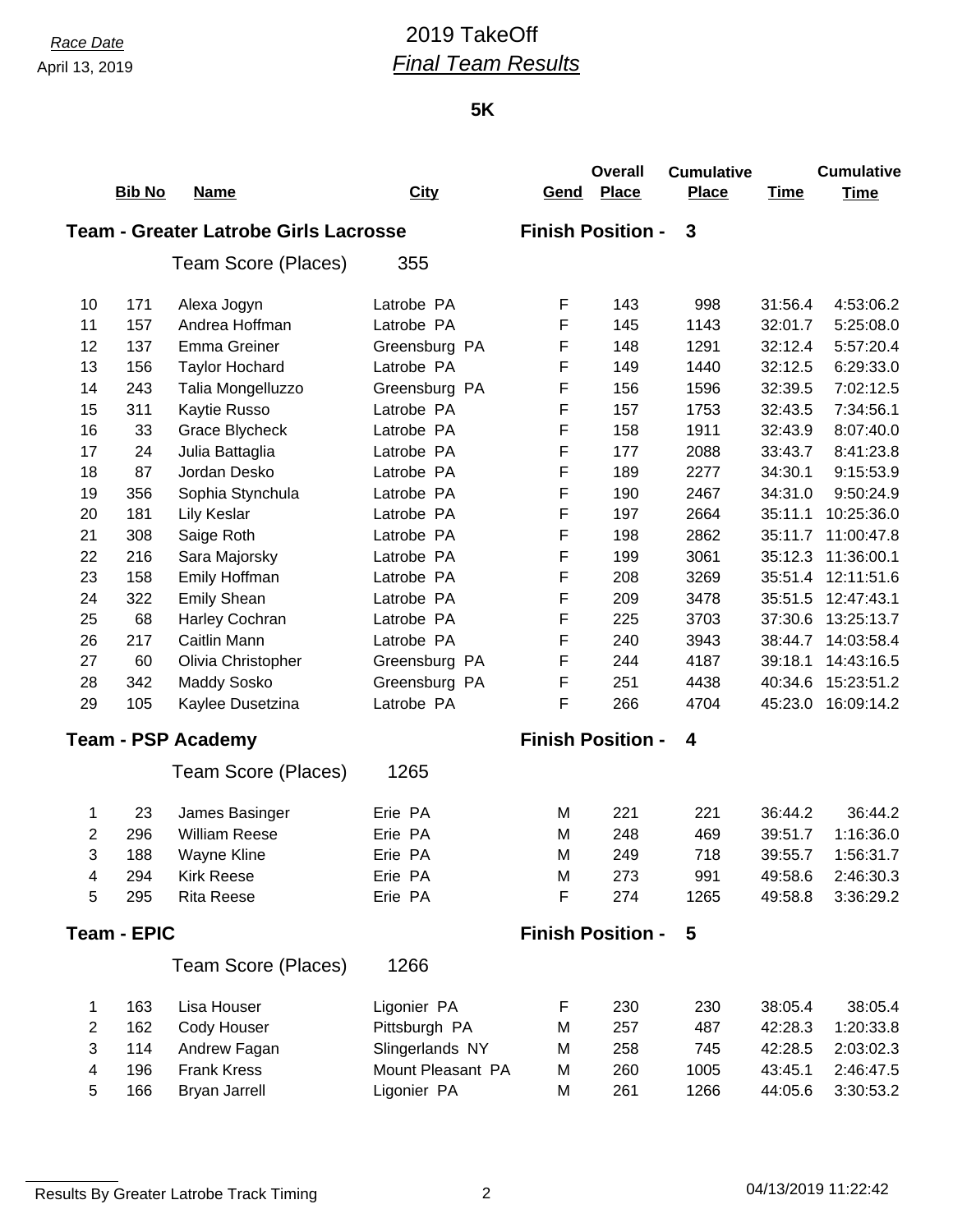# *Race Date* 2019 TakeOff *Final Team Results*

#### **5K**

|                                                                | <b>Bib No</b>          | <b>Name</b>                                                              | <b>City</b>                   | <u>Gend</u>                   | <b>Overall</b><br><b>Place</b> | <b>Cumulative</b><br><b>Place</b> | <b>Time</b> | <b>Cumulative</b><br><b>Time</b> |  |
|----------------------------------------------------------------|------------------------|--------------------------------------------------------------------------|-------------------------------|-------------------------------|--------------------------------|-----------------------------------|-------------|----------------------------------|--|
|                                                                |                        | <b>Team - "Null and Void"</b>                                            |                               | <b>Finish Position - Inc.</b> |                                |                                   |             |                                  |  |
|                                                                |                        |                                                                          |                               |                               |                                |                                   |             |                                  |  |
|                                                                |                        | Team Score (Places)                                                      | Inc.                          |                               |                                |                                   |             |                                  |  |
| 1                                                              | 123                    | Regan Fox                                                                | Harrisburg PA                 | F                             | 89                             | 89                                | 28:45.7     | 28:45.7                          |  |
| $\overline{c}$                                                 | 268                    | <b>Greg Null</b>                                                         | Pittsburgh PA                 | м                             | 92                             | 181                               | 28:47.4     | 57:33.1                          |  |
| 3                                                              | 269                    | <b>Rich Null</b>                                                         | Latrobe PA                    | M                             | 93                             | 274                               | 28:49.0     | 1:26:22.1                        |  |
| 4                                                              | 270                    | Rose Null                                                                | Pittsburgh PA                 | F                             | 133                            | 407                               | 31:08.7     | 1:57:30.9                        |  |
|                                                                |                        | <b>Team - Run Greensburg</b>                                             |                               | <b>Finish Position - Inc.</b> |                                |                                   |             |                                  |  |
|                                                                |                        | Team Score (Places)                                                      | Inc.                          |                               |                                |                                   |             |                                  |  |
| 1                                                              | 344                    | Lauren Spallone                                                          | Ligonier PA                   | F                             | 112                            | 112                               | 29:52.7     | 29:52.7                          |  |
| $\overline{2}$                                                 | 53                     | Megan Castle                                                             | Smithton PA                   | F                             | 218                            | 330                               | 36:35.6     | 1:06:28.4                        |  |
| 3                                                              | 290                    | Michelle Preston                                                         | Latrobe PA                    | F                             | 227                            | 557                               | 37:44.4     | 1:44:12.8                        |  |
| 4                                                              | 306                    | Jessica Robinson                                                         | Latrobe PA                    | F                             | 275                            | 832                               | 50:18.9     | 2:34:31.8                        |  |
|                                                                |                        | <b>Team - Team Latrobe DQ</b>                                            |                               | <b>Finish Position - Inc.</b> |                                |                                   |             |                                  |  |
|                                                                |                        | Team Score (Places)                                                      | Inc.                          |                               |                                |                                   |             |                                  |  |
| 1                                                              | 321                    | Tara Shea                                                                | Pittsburgh PA                 | F                             | 50                             | 50                                | 26:29.9     | 26:29.9                          |  |
| $\overline{2}$                                                 | 104                    | Donna Dunlap                                                             | Greensburg PA                 | F                             | 141                            | 191                               | 31:53.7     | 58:23.7                          |  |
| 3                                                              | 238                    | <b>Katie Miller</b>                                                      | Jeannette PA                  | F                             | 146                            | 337                               | 32:01.8     | 1:30:25.6                        |  |
| 4                                                              | 272                    | Gina Olinski                                                             | Irwin PA                      | F                             | 147                            | 484                               | 32:02.7     | 2:02:28.3                        |  |
|                                                                | <b>Team - GL Track</b> |                                                                          | <b>Finish Position - Inc.</b> |                               |                                |                                   |             |                                  |  |
|                                                                |                        | Team Score (Places)                                                      | Inc.                          |                               |                                |                                   |             |                                  |  |
| 1                                                              | 387                    | Nicholas Wetzel                                                          | Greensburg PA                 | M                             | 11                             | 11                                | 21:54.0     | 21:54.0                          |  |
| 2                                                              | 301                    | <b>Justin Rhodes</b>                                                     | Greensburg PA                 | M                             | 13                             | 24                                | 22:04.2     | 43:58.2                          |  |
| 3                                                              | 286                    | Lexie Planinsek                                                          | Latrobe PA                    | F                             | 19                             | 43                                | 22:57.1     | 1:06:55.3                        |  |
|                                                                |                        | Team - University of Pittsburgh Police Department Finish Position - Inc. |                               |                               |                                |                                   |             |                                  |  |
|                                                                |                        | Team Score (Places)                                                      | Inc.                          |                               |                                |                                   |             |                                  |  |
| 1                                                              | 167                    | Mallory Jarzynka                                                         | Eighty Four PA                | F                             | 85                             | 85                                | 28:41.3     | 28:41.3                          |  |
| $\overline{2}$                                                 | 370                    | Jessica Urban                                                            | Irwin PA                      | F                             | 152                            | 237                               | 32:27.5     | 1:01:08.8                        |  |
| 3                                                              | 79                     | Jamie Cunningham                                                         | Pittsburgh PA                 | F                             | 154                            | 391                               | 32:27.9     | 1:33:36.8                        |  |
| <b>Team - White Chocolate</b><br><b>Finish Position - Inc.</b> |                        |                                                                          |                               |                               |                                |                                   |             |                                  |  |
|                                                                |                        | Team Score (Places)                                                      | Inc.                          |                               |                                |                                   |             |                                  |  |
| 1                                                              | 50                     | Devin Carosi                                                             | Johnstown PA                  | M                             | 4                              | 4                                 | 19:27.2     | 19:27.2                          |  |
| $\overline{2}$                                                 | 236                    | Ronnie Michlena                                                          | Johnstown PA                  | м                             | $\overline{7}$                 | 11                                | 20:19.0     | 39:46.2                          |  |